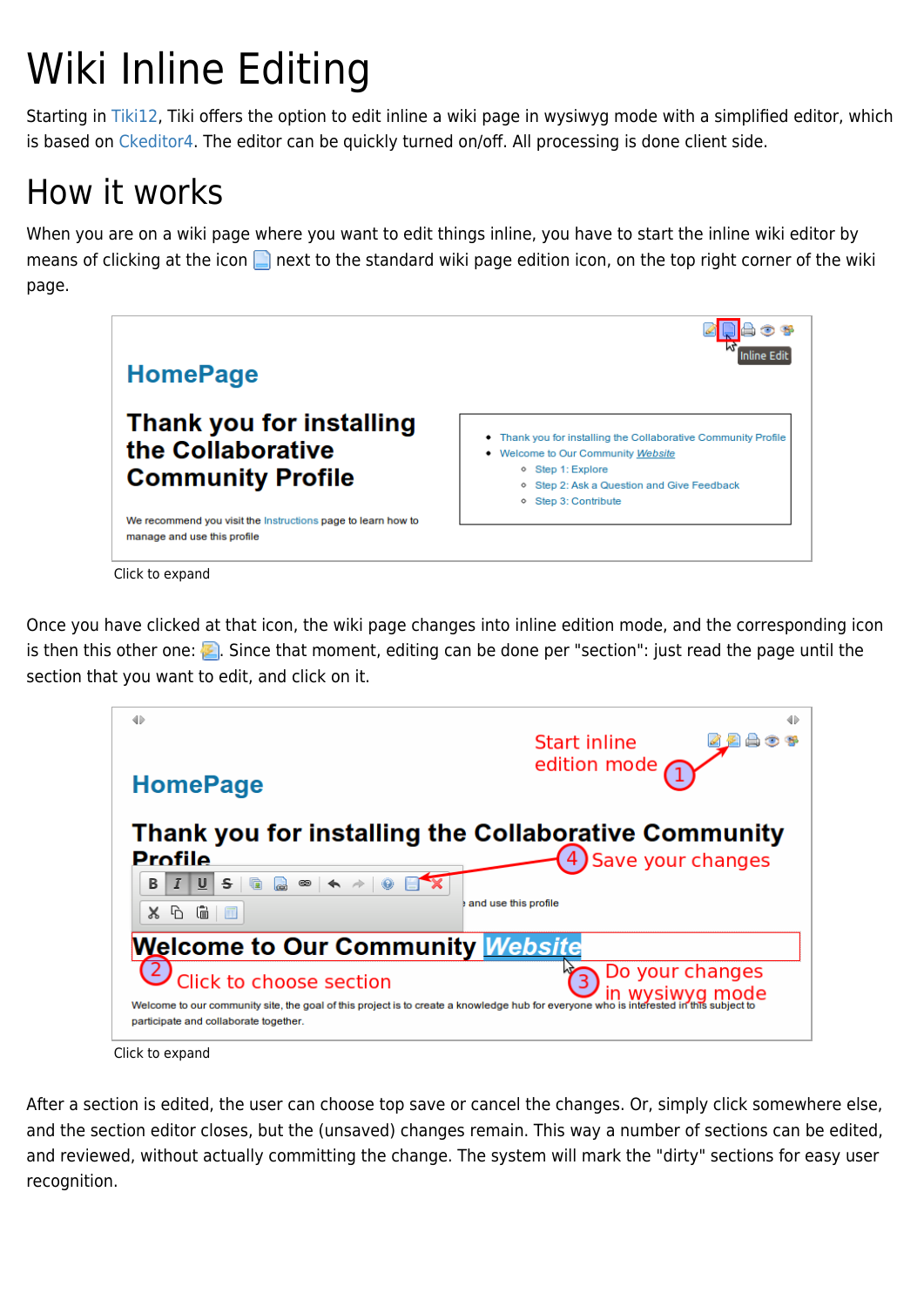

Click to expand

At the end, **commit all by saving from any section edit toolbar**. If you click to any link to move out of the page edition before you saved your changes, you will be warned that you might loose your changes, so that you have to cancel the exit, and save your changes in that page through the corresponding button in any section edit toolbar before moving elsewhere.

| G | You are about to exit the inline editor. Changes since<br>your last save may be lost. Are you sure you want to<br>proceed? | $\mathcal O$ D'acord | <b>O</b> Cancel·la |
|---|----------------------------------------------------------------------------------------------------------------------------|----------------------|--------------------|
|   | Click to expand                                                                                                            |                      |                    |

Other notes and info to be aware of when using the wysiwyg wiki inline editor:

- An inline editing session is "sticky", meaning it remains on until it is explicitly turned off. The user can thus visit multiple wiki pages in a single session. However, if changes are done to a page, these changes must be commit or cancelled before moving on to the next page.
- When an inline session is ended, all pending changes (on the current page) are discarded.
- Access to inline editing is controlled by the standard "edit" permission. However, it is also possible to grant only inline edit access. Then the user can edit and save using inline edit, but won't be able to start a regular editor.

You can also have a look at the basic behavior of this feature in this screencast: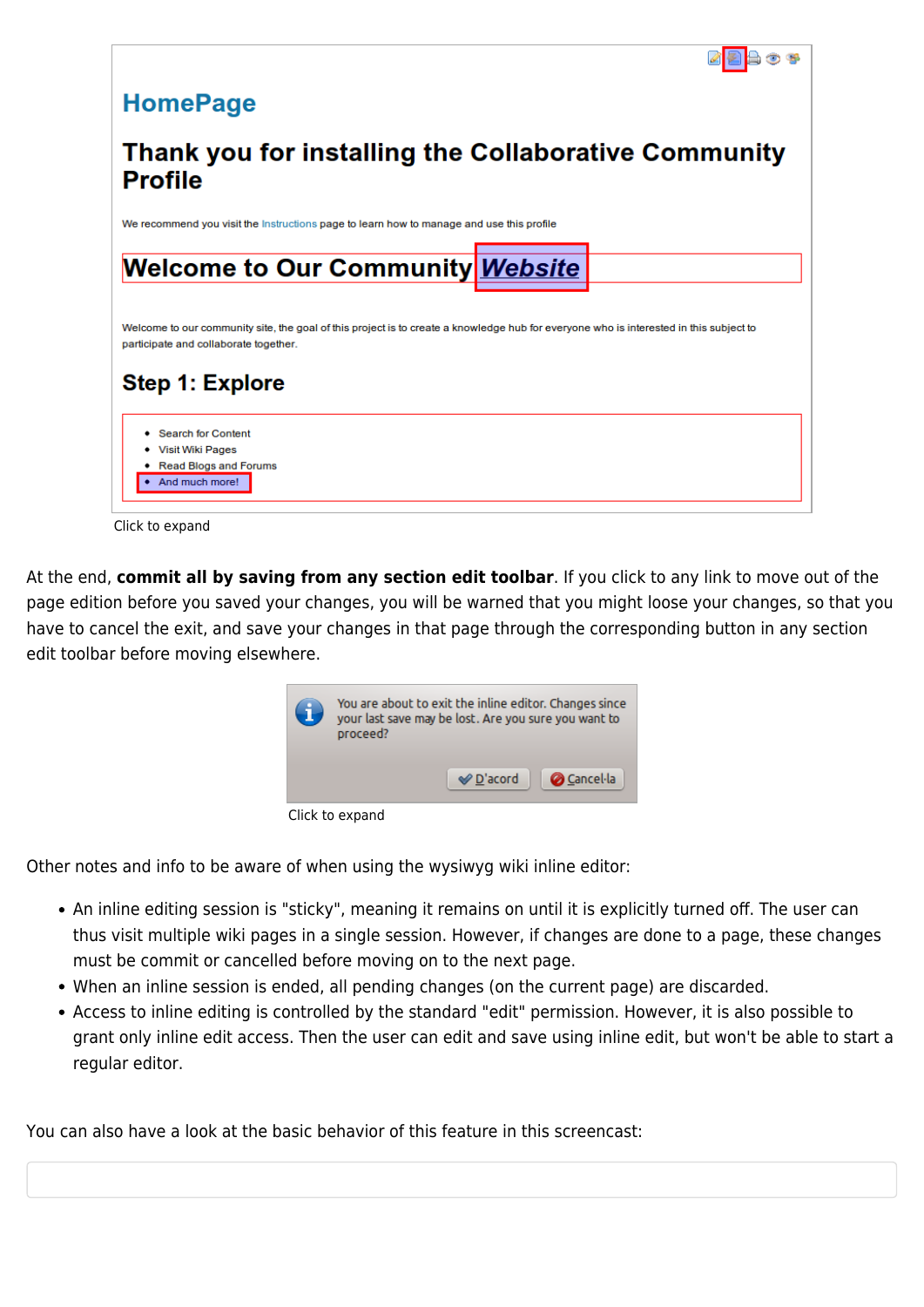### Inline editor limitations

The inline editor works on sections of the content, and it has some limitations

- New sections cannot be created. Thus, headings (H1..) cannot be created (it would create a new section)
- Beware of session timeouts. There is no auto-save.
- Sections that Tiki cannot handle editing of (e.g. sections containing plugins) are marked as not-editable. The user must use the standard editor to alter such content.



Click to expand

- It is not possible to edit the HTML source code
- It only works only for new pages you create
	- **If you have many imported pages coming from previous versions, you can not use this editor as you** will get an "Ajax error" messages

#### Page format issues

Wiki pages can be in wiki format or HTML format. Inline editing will save the content in the original format. Thus, for an HTML page, inline editing will save in HTML format. For a wiki page, inline editing will save in wiki format

Inline editing uses HTML , and the content must be converted to wiki format in order to save wiki format.

The wiki format has several limitations compared to HTML. The conversion process html-to-wiki may cause loss of data, due to these limitations.

Here is a list of known differences

- Tables will map 1-to-1 in HTML format. In wiki format the table scaling and formatting may get lost.
- HTML tags in the content (not active, but as a part of a description, is OK when saved in HTML format. The tags are correctly HTML encoded in the database. The wiki format will strip content that looks like HTML. Note: the standard HTML editor also cannot handle "HTML tags" in the content. It will convert the description tags to actual HTML elements.

# References and Resources

- <http://ckeditor.com/demo>
- dev.t.o page for [ckeditor4](http://dev.tiki.org/ckeditor4)